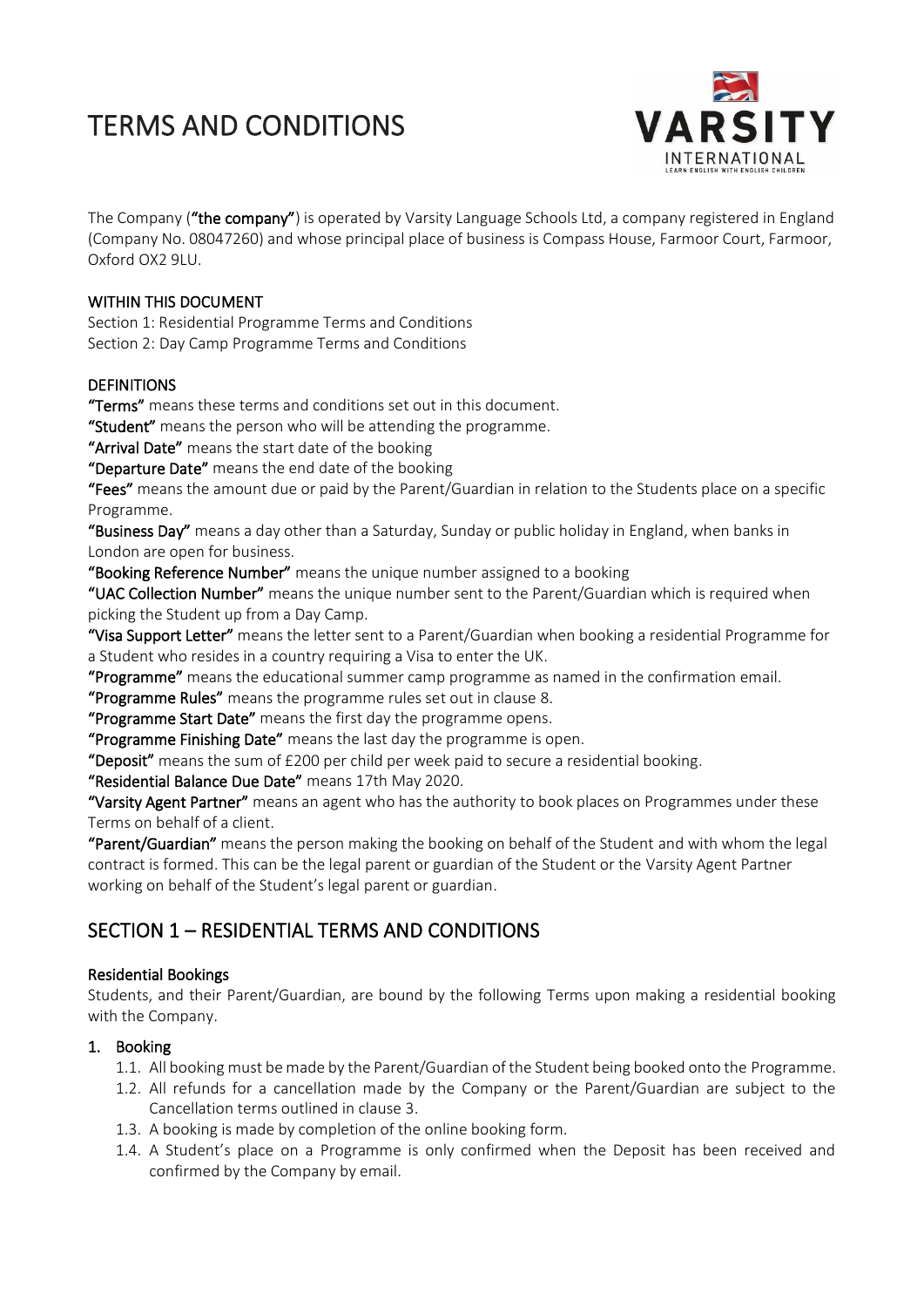

- 1.5. The Company reserves the right to accept a booking if the Student's birthday falls within 12 months of the advertised age range and it is felt by the Company and the Parent/Guardian, that the programme in question would be suitable for the Student.
- 1.6. The Company accepts and declines bookings at its absolute discretion.
- 1.7. It is the Parent/Guardian responsibility to check that details within these Terms and the details entered onto the booking form are complete and accurate. Any mistakes within the Terms or the booking form must be notified to the Company and any changes agreed in writing.
- 1.8. The Company will endeavour to meet requests regarding accommodation where they have been expressed. Unless explicitly specified as a condition for booking in writing, it will ultimately be at the discretion of the Company to accept these requests. Accommodation arrangements are made in the interests of mixing students from various nationalities to maximise English as the common-spoken language.
- 1.9. Parents/Guardians must wait to receive Confirmation of the booking from the Company before making any travel arrangements. The Company cannot be held responsible for any incorrect travel or accommodation costs incurred if booked prior to the Confirmation being sent.

### 2. Deposit, Programme Fees and Payment

- 2.1. The Fees payable for each Programme are published on the Company's website and may vary from time to time. Once a booking has been accepted, Deposit or full Fee paid and a confirmation sent, no variation of these Terms shall be effective unless in writing and agreed by the Company.
- 2.2. When paying the Deposit and Fees the Parent/Guardian must state the Booking Reference Number stated on the invoice attached to the Booking Acknowledgement Email. Failure to state the Booking Reference Number may delay confirmation of the booking whilst the payment is matched to the booking.
- 2.3. Fees and Deposit are payable in British pounds (GBP).
- 2.4. The Deposit must be paid within 48 hours of receiving the Booking Acknowledgement Email. Failure to pay the Deposit within this time scale may result in the cancellation of the booking and loss of the place.
- 2.5. The balance of Fees must be paid to the Company on or before the Residential Balance Due Date.
- 2.6. Any booking made after the Residential Balance Due Date must be paid in full within 48 hours of receiving the Booking Acknowledgement Email. Failure to pay the Fee within this time scale may result in the cancellation of the booking and loss of the place.
- 2.7. No Fee payment should be made to the Company until the Parent/Guardian has received the invoice which will be attached to the Booking Acknowledgement Email.
- 2.8. If for any reason the Company cancels or reject a booking, a refund of any Fees paid will be made within 14 days of cancellation or rejecting of the booking.
- 2.9. If the Fees are not paid in accordance with these Terms, the Student will not be entitled to start the programme and the booking may be cancelled.
- 2.10. Fees can be paid online via the Company's Flywire payment platform. This is the Company's recommended payment method and can accept credit card, debit card or local bank transfers. Payment can also be made via direct bank transfer to the Company's UK bank account, details of which are available on the invoice. If making a direct bank transfer, please be aware that the Company will look to recover (from the Parent/Guardian) any short payments due to currency exchange or banking fees prior to the Student's Arrival Date. Using Flywire avoids the risk of any short payments.

#### 3. Cancellation Policy

3.1. Cancellation can only be made in writing by email (to [info@varsityinternational.co.uk\)](mailto:info@varsityinternational.co.uk) or by post (to Varsity International, Compass House, Farmoor Court, Farmoor, Oxford OX2 9LU) in legible English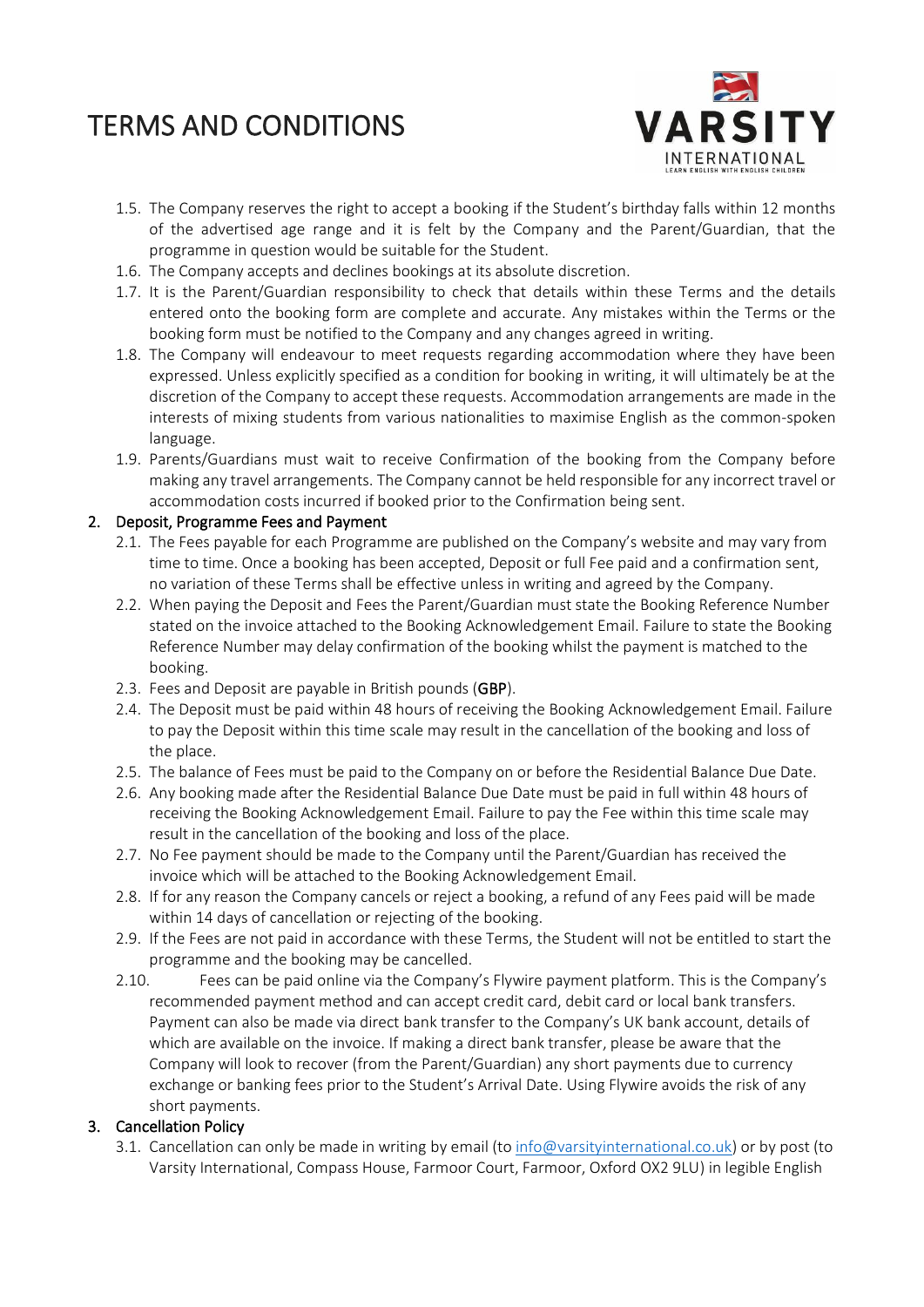

and it is the responsibility of the Parent/Guardian to confirm that the Company has received the correspondence.

- 3.2. Cancellation will be effective from the date it is received by the Company.
- 3.3. Cancellation on or before 1<sup>st</sup> June 2020 there will be a refund of all Fees paid, minus the Deposit per Student.
- 3.4. Cancellation between  $2^{nd}$  June 2020 and 30 days prior to the Arrival Date there will be a refund of all the Fees minus the Deposit and minus a £100 administration fee per Student per week.
- 3.5. Cancellation within 30 days of the Arrival Date there will be no refund, except in the case of valid visa refusal (see details below) or at the sole discretion of the Company. This is due to the Company having arranged aspects of the Programme such as staffing, transport, airport transfers and accommodation for that Student in advance of their Arrival Date.
- 3.6. Where a booking is amended less than 30 days prior to or after the Arrival Date, there will be no refund for any missed elements of the Programme and there may be a further charge for the additional items.
- 3.7. Cancellation after the Arrival Date there will be no refund.
- 3.8. Notwithstanding the above, we may cancel a Programme no later than 10 Business Days before the Programme Start Date if there is low demand – in this case the Parent/Guardian will receive a refund of any Fees that have been paid. The Company may also cancel a booking if an event outside its control prevents the delivery of a Programme. In this case the Parent/Guardian will receive a refund of any Fees paid.

### 4. Visa Support & Visa Refusal

- 4.1. It is the Parent/Guardian responsibility to apply for any necessary visas that the Students requires to enter the UK. Furthermore, it is the Parent/Guardian responsibility to determine how far in advance the application for a visa must be submitted to allow enough time to obtain it, considering any delays caused by the issuing visa office. The Company strongly recommend applying for a visa as soon as possible.
- 4.2. Should the Student require a visa to travel to the UK, the Company will issue a Visa Support Letter for a Short Term Study (Child) visa application upon payment of the Deposit or full Fee.
- 4.3. The Company requires a copy of the Student's passport and visa prior to the Arrival Date. The Company reserve the right to cancel a booking if a copy of the visa and/or passport has not been received at least 30 days before the Arrival Date.
- 4.4. Where a booking is made after the Residential Balance Due Date, the Company will only issue a Visa Support Letter once the full Fees have been paid and received.
- 4.5. If the Short Term Study (Child) visa application is refused and the application was submitted on time and without mistakes - the Parent/Guardian must inform the Company as soon as possible. If the Company is notified 14 days or more before the Student's Arrival Date and the Parent/Guardian can provide the Company with a valid visa refusal letter then a full refund of any Fees paid will be issued, less a £100 administration fee.
- 4.6. If the Student has not received their visa due to Embassy delays the Parent/Guardian must inform the Company 14 days prior to the Student's Arrival Date. If the Parent/Guardian can provide the Company with supporting evidence to show the delay, the Company will offer a full refund of any Fees paid, less a £100 administration fee. The Parent/Guardian can also request to defer the Student's place to the following year, which may be accepted only at the discretion of the Company. If accepted the Company will keep all Fees paid and hold it in credit for the following year.
- 4.7. The Company will not offer a refund for a visa refusal or for a delay in the visa application where one or more of the following is true: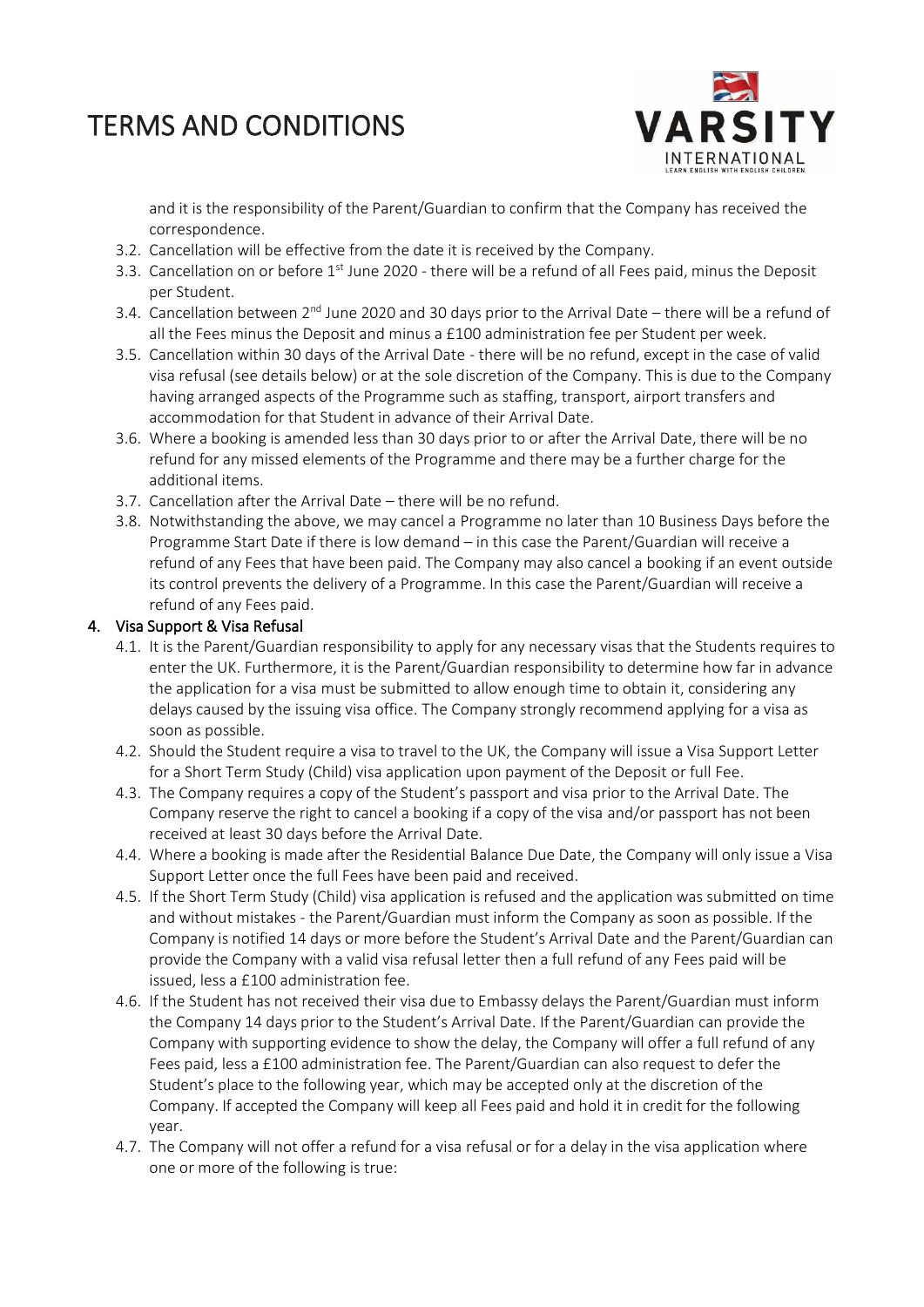

- 4.7.1.the visa application was made without enough time prior to the Student Arrival Date to allow for the length of application time as indicated by UK Visas and Immigration (UKVI);
- 4.7.2.all necessary documentation was not provided as indicated by UK Visas and Immigration (UKVI);
- 4.7.3.the Parent/Guardian cannot demonstrate that all necessary steps were taken to obtain the correct visa and that the application form submitted for the visa was correct and free of material mistakes;
- 4.7.4.the Parent/Guardian did not notify the Company that the Student had not received their visa in the time frame required.
- 4.8. No refund will be offered if the Parent/Guardian fails to inform the Company within the time frames stated in clauses 4.5 and 4.6 or if the Student does not attend the Programme due to visa issues.
- 4.9. If the Student receives the visa after their planned Arrival Date and still wishes to attend then the Parent/Guardian must contact the Company to see if a space can be found for them on the Programme. A place is not guaranteed.

### 5. Third Party Services

- 5.1. All accommodation, campuses, cleaning and meals are provided by third party providers which are hired in advance of the Programme Start Date. The Company will use all reasonable endeavours to ensure that the facilities are suitable for the Programme and Students however the provision of the above are ultimately out of the Company control and the Company can give no guarantee as to the performance of the third parties.
- 5.2. Feedback on the facilities or meals provided must be given to the Company before the Programme Finish Date. Upon receiving the feedback, the Company will endeavour to work with the third party provider to address any shortcomings.

#### 6. Arrivals, Departures & Transfers

- 6.1. Students should arrive on their Arrival Date and depart on the Departure Date as stipulated in the confirmation.
- 6.2. Student may arrive on site from
- 6.3. The Parent/Guardian can book the Company's transfer service which is offered from/to Heathrow or Gatwick airport. It is the Parent/Guardian's responsibility to book flights that land/take off between 10:00 and 19:00 GMT. Any transfers for flights booked outside of these times may incur additional charges.
- 6.4. The Company can transfer Students who are arriving/departing from a different airport or outside the stated times however these are offered under a bespoke pricing structure and is only available on request.
- 6.5. All travel details must be confirmed in writing to the Company 7 or more days prior to the Student's Arrival or Departure Date. Failure of the Parent/Guardian to provide the Company with these details and within this timeframe may mean the additional costs are incurred by the Parent/Guardian.
- 6.6. Changes to travel details within 7 days of a Student's Arrival or Departure dates must be confirmed in writing to the Company as soon as they are known. Changes at this late stage may mean additional costs are incurred by the Parent/Guardian.
- 6.7. The cost of excess baggage is entirely the responsibility of the Student and the Company will not pay this charge under any circumstances. Please check the airline's policy before travelling.
- 6.8. The deadline for booking a transfer is the 1st July 2020. Unfortunately, a transfer may not be guaranteed after this date.
- 6.9. There is no refund available if the Parent/Guardian cancels the transfer service provided by the Company within 7 days of the Students Arrival or Departure date.

#### 7. Student's Responsibilities

7.1. When booking a Programme the Parent/Guardian confirms the Student will: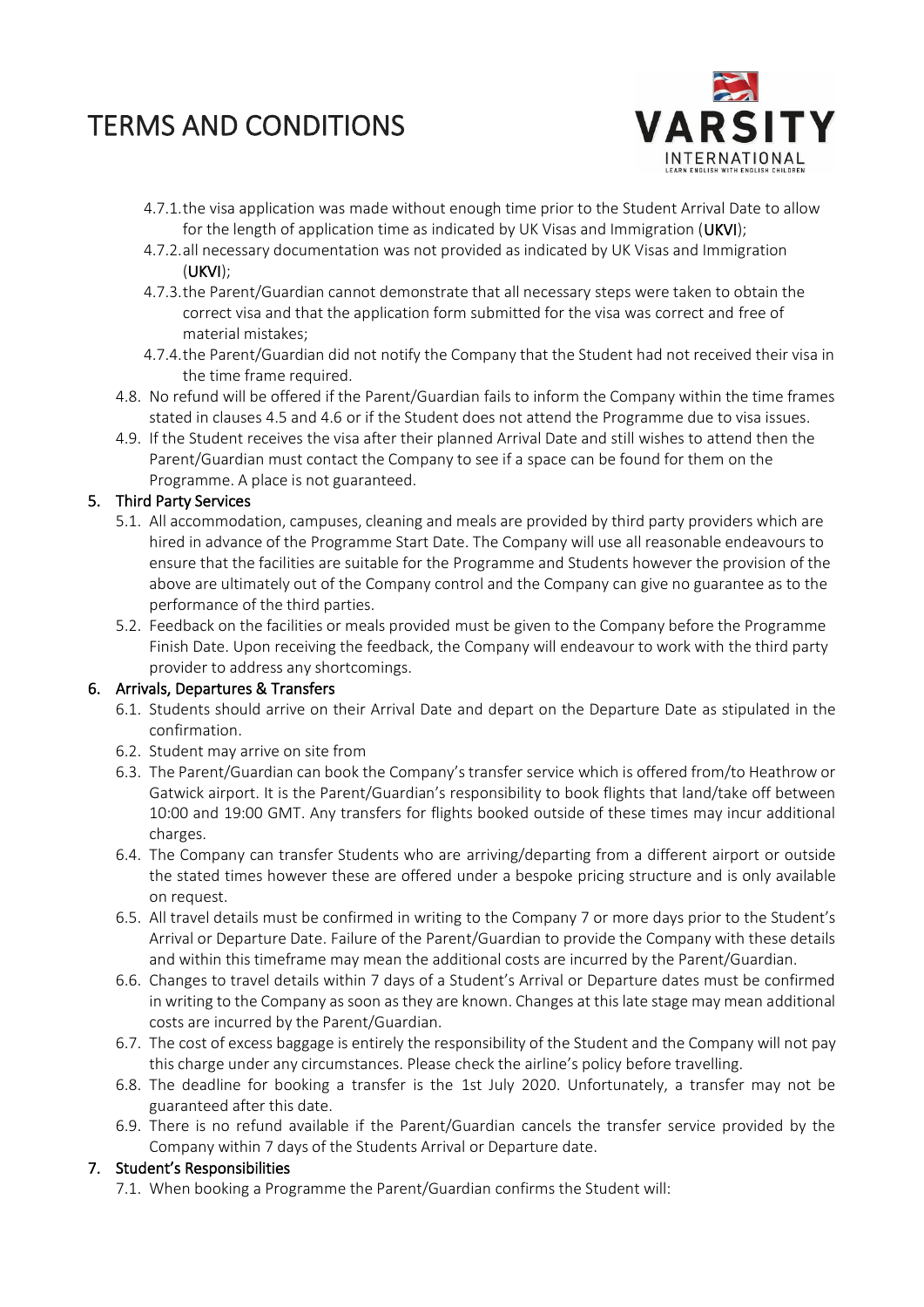

- 7.1.1.behave in a reasonable manner and to treat all persons and property with respect and not cause any damage to any person or property
- 7.1.2.fully indemnify the Company against any loss or damage to the premises, furniture or other property of the campuses as a result of their actions
- 7.1.3.not smoke or vape during their time on the Programme or buy any paraphernalia associated to these acts. Cothill House School is a no-smoking site
- 7.1.4.not commit any act that breaches the criminal law orinfringes the civil rights of any person under the laws of England, or any other jurisdiction within the United Kingdom
- 7.1.5.follow all instructions given by staff members
- 7.1.6.comply with all health and safety rules and all Programme Rules (as set out below).
- 7.2. The Parent/Guardian agrees and confirms that they have informed the Student of their responsibilities under this Contract. The Parent/Guardian further agrees to take responsibility for the Student fulfilling their responsibilities and following the Programme Rules.
- 7.3. The Parent/Guardian accepts and understands that failure of the Student to fulfil their responsibilities or act within the Programme Rules may result in exclusion from the Programme. The Parent/Guardian also accepts that if an exclusion takes place, they will need to arrange for the Student to depart prior to their Departure Date and cover all cost associated with this.

### 8. Programme Rules

- 8.1. Classroom Code of Conduct The Company's aim is for each Student's English to improve as much as possible while they are with us. The Classroom Code of Conduct below sets out the Company's expectations of Students whilst in the classroom. This only applies to those who are completing the English and Integrated Activity Programme.
	- 8.1.1.Only speak English in the classroom.
	- 8.1.2.Always try your best.
	- 8.1.3.Respect the Teacher and your classmates.
	- 8.1.4.Pay attention and participate fully in the lesson.
	- 8.1.5.Conduct yourself in a sensible, mature manner.
	- 8.1.6.Make sure you bring everything you need e.g. workbook, pens etc.
	- 8.1.7.Make sure you bring your water bottle.
	- 8.1.8.If you need to leave the classroom during the lesson you must ask the teacher first.
	- 8.1.9.If you feel the lessons are too easy or too difficult then speak to the teacher as soon as possible.
- 8.2. Camp Rules The Company expects that all Students will have a brilliant summer. The Student is always expected to make every effort to show respect to fellow students and staff. The Camp Rules outlined below are designed to ensure that all the students and staff enjoy their summer free from any unpleasant, intimidating or aggressive behaviour and in safety. The Company will follow its Behaviour Policy when dealing with any breach of the rules set out below (not exhaustive) and apply sanctions in relation to the severity or frequency of the Student's negative behaviour. Students must;
	- 8.2.1.attend all meals, classes and arranged activities and excursions provided and not be absent without prior permission
	- 8.2.2.not wilfully damage property, equipment or rooms. Any such damage will be charged to the Parent/Guardian
	- 8.2.3.not steal
	- 8.2.4.not consume or be in possession of cigarettes, vape items, alcohol or illegal recreational drug including psychoactive substances (in the UK formally known as legal highs)
	- 8.2.5.not display or be reported to have displayed racist or intimidating behaviour towards another student or member of staff
	- 8.2.6.not enter the accommodation of the opposite gender girls and boys may only mix in the designated recreation areas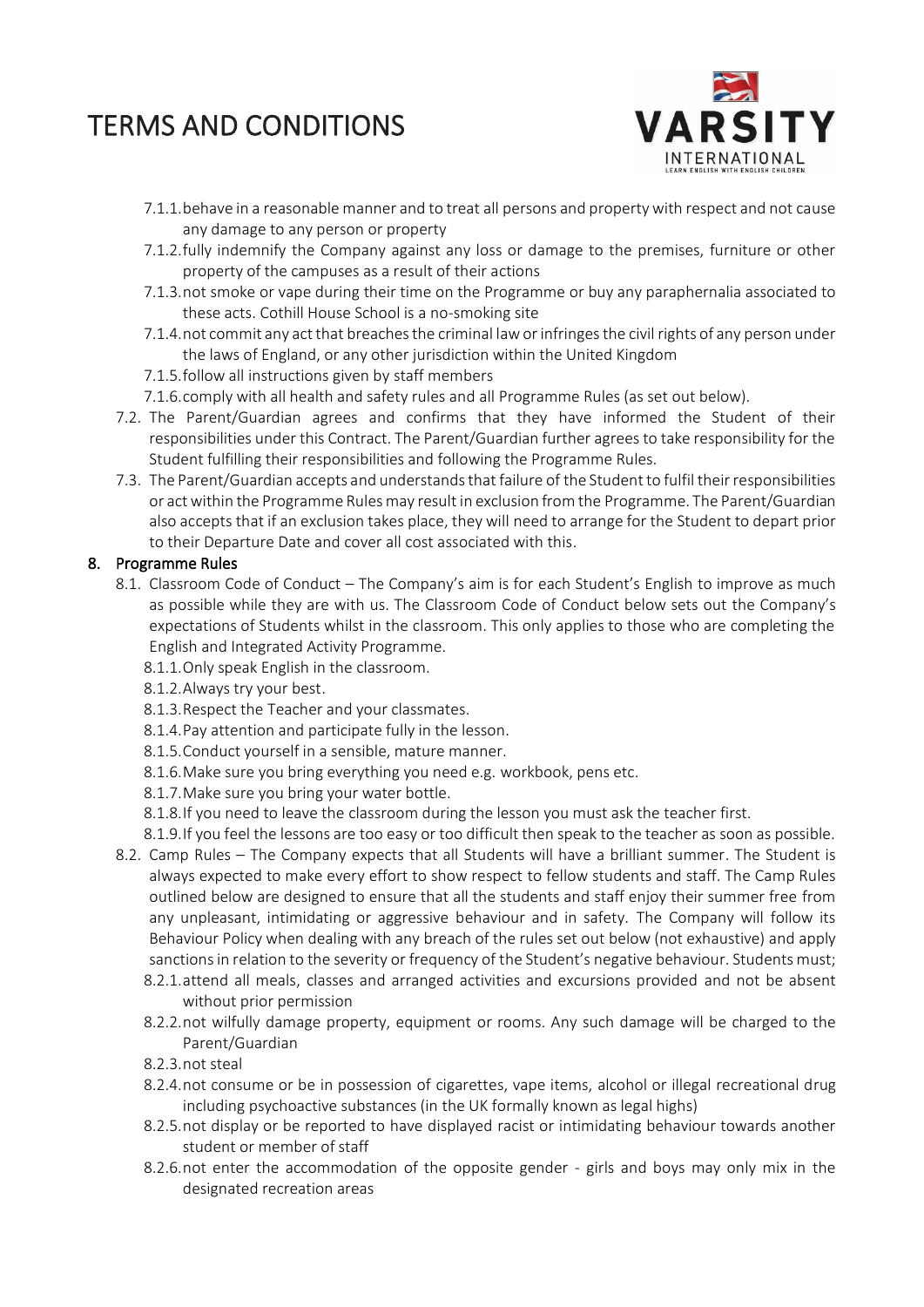

- 8.2.7.not attempt to leave the School site without authorisation
- 8.2.8.not hide or attempts to conceal their personal mobile phone for use outside designated times 8.2.9.not breaks the law
- 8.2.10. not be physically violent to another Student, staff member or member of the public
- 8.2.11. always follow any rules or regulations set out verbally by staff or within the Company's policy and procedures
- 8.3. Behaviour Policy The Company will encourage an atmosphere of positive behaviour among students and staff, and by implementing its Positive Behaviour Procedure (found within the Student Welcome Pack) and having a clear Negative Behaviour Procedure to effectively deal with poor behaviour. We have 5 levels of sanction that may be used if a student shows negative behaviour.
	- 8.3.1. Verbal Reminder of Camp Rules If a Student is displaying unwanted behaviour that is not considered to be dangerous or purposely rude, a member of staff will remind the Student of the accepted behaviour and camp rules, as outlined to them in the welcome talk.
	- 8.3.2.Informal Chat Staff member will take the Student aside and explain why their behaviour is not acceptable, referring to the Varsity Values. Staff will encourage the Student to decide what could be done to improve their behaviour and guide them where necessary.
	- 8.3.3. Time Out If the negative behaviour continues, the Student will be given a time out, where staff again explain the reason for the time out, and how long the time out will last (no longer than five minutes). Student is encouraged to relax and reflect on why their behaviour is unacceptable and encouraged to return in a more positive manner with a "clean slate". Staff will inform the Camp Manager of any time outs, so that the Camp Manager can keep track of any repeat behaviour.
	- 8.3.4. Temporary Exclusion If there is not a significant improvement in the Student's behaviour or if the initial behaviour is or a severe nature, the Student will be excluded from camp for a morning or afternoon – spending time in the camp office with the Camp Manager or senior staff. This is a decision that will be made jointly between the Camp Manager and Managing Director and will not be taken lightly. It is recognised that a disruptive student can have a negative effect on the positive experience of others. The Parent/Guardian will be informed so they are aware that the Student's behaviour is not acceptable, and that improvement is needed for them to remain on their Programme. This is also a good opportunity for the Parent/Guardian to reinforce the behaviour that is acceptable via a telephone or skype conversation.
	- 8.3.5. Exclusion If a significant improvement in the Student's behaviour is not seen on their return to camp or if the initial behaviour is of a severe nature, the Camp Manager and Managing Director will take the decision to exclude the Student from the camp permanently. The Parent/Guardian will be informed of the decision and requested to arrange the Student's departure as soon as possible. Any costs associated to the Student leaving prior to their planned Departure Date are the responsibility of the Parent/Guardian.

#### 9. Promotional Materials

- 9.1. Photos, videos and other marketing material will be gathered during the summer. The Parent/Guardian will be asked to give permission for the Company to gather this material which may be include within, but not limited to, brochures, posters, newsletters, social media and marketing campaigns.
- 9.2. The Parent/Guardian can give permission by filling in the relevant section of the booking form at the time or booking. Without this permission we will not take any photos or video of the Student. Permission can be revoked at any time by emailing the request to [info@varsityinternational.co.uk.](mailto:info@varsityinternational.co.uk)

#### 10. Medical Issues

10.1. It is the duty of the Parent/Guardian to provide the Company with information regarding any medical needs of the Student before the Arrival Date, in writing.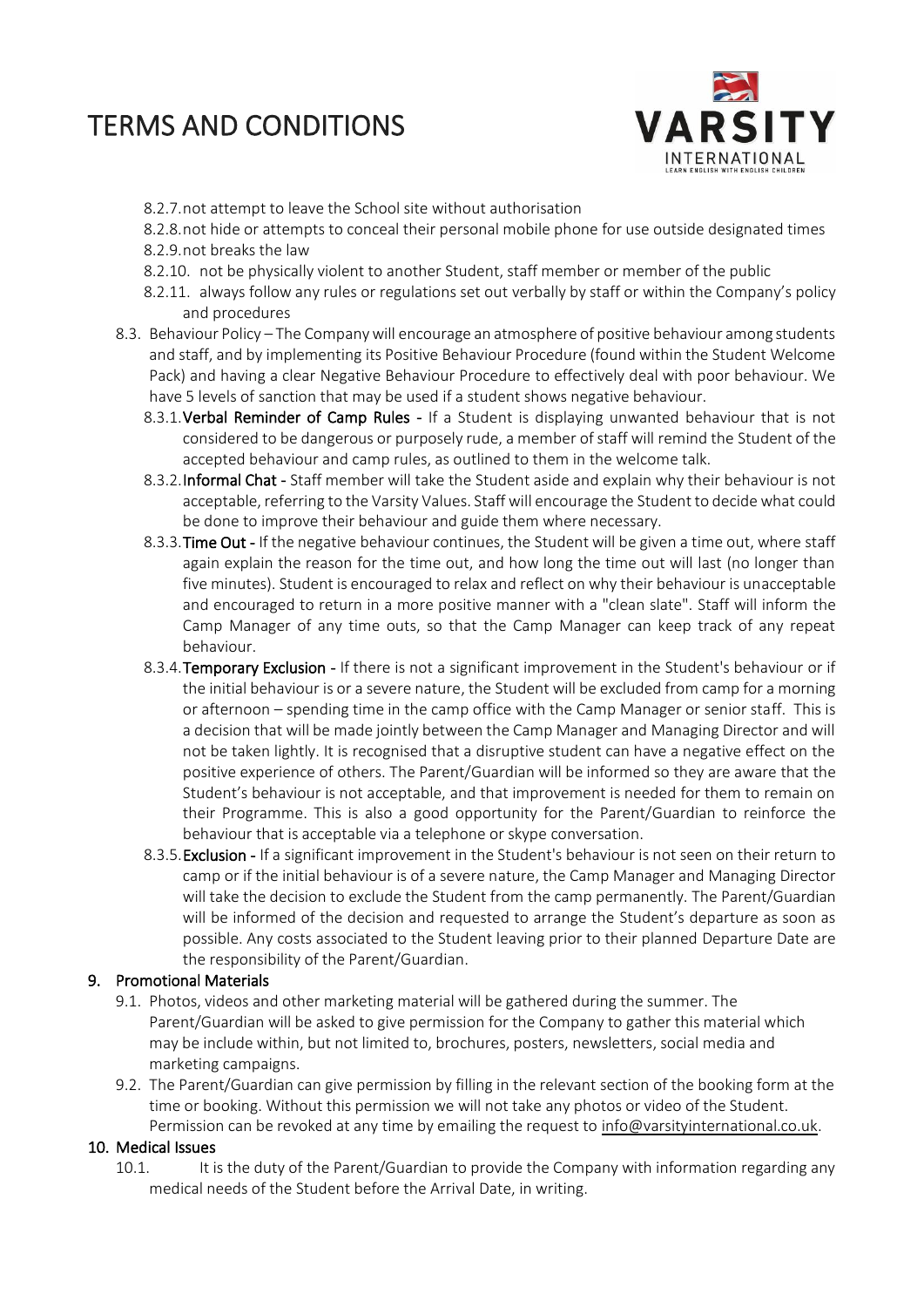

- 10.2. The Company is unable to provide trained staff for the administration of injections, or the application of creams, ointments or other prescribed medicines. If the Student needs any medicines, they must be able to administer it themselves.
- 10.3. Any medication the Student brings with them must be handed to the Camp Management Team for safe storage. The Company discourages the storage of medication in the Student's bedroom however if this is required then the Student must notify the Camp Management Team that this is the case.
- 10.4. Refrigeration facilities are provided for medication.
- 10.5. The Company can administer 'over the counter' medication to the Student providing the Parent/Guardian has given permission during the booking process.

#### 11. Visiting a Student

11.1. Parents and friends are welcome to visit the Student at our Venue. 24 hours' notice must be given in writing by the Parent/Guardian to the Camp Manager at [info@varsityinternational.co.uk,](mailto:info@varsityinternational.co.uk) prior to any visit to the school venue. If the Student is to be taken out of the school or out of the care and responsibility of our staff, the Parent/Guardian must provide written permission prior to it occurring.

#### 12. Travel Insurance

12.1. All Students attending are covered under the Company's Travel Insurance Policy. The Student will automatically be included on the insurance policy from the date their booking is confirmed. A copy of the Policy will be provided on confirmation of the booking.

#### 13. Limitation of Liability

13.1. The Company shall not be liable to the Student or Parent/Guardian for any damages, loss, costs, expenses claims, or proceedings howsoever arising and whether actual or contingency except for death or personal injury resulting from negligence of the Company, its employees, agents, consultants, subcontractors or suppliers whilst acting within the scope of, or in the course of their employment, or contract with the Company.

#### 14. Your Privacy and Personal Information

14.1. The Company's Privacy Policy is available at [https://www.varsityinternational.co.uk/privacy](https://www.varsityinternational.co.uk/privacy-policy/)[policy/.](https://www.varsityinternational.co.uk/privacy-policy/) Any personal information that the Parent/Guardian provides to the Company will be dealt with in line with the Privacy Policy.

#### 15. Complaints

- 15.1. If our residential Programme or services have not met expectation please raise this by contacting us at [info@varsityinternational.co.uk.](mailto:info@varsityinternational.co.uk)
- 15.2. If the Company is unable to resolve your complaint please refer it to our regulator the British Accreditation Council (BAC). BAC has a formal student complaints procedure for all our accredited providers. For more information see [https://www.the-bac.org/bac-complaints](https://www.the-bac.org/bac-complaints-procedure/)[procedure/.](https://www.the-bac.org/bac-complaints-procedure/)

#### 16. General Terms

- 16.1. This Contract is between the Parent/Guardian and the Company. Except as expressly set out under these Terms no other person shall have any rights to enforce any of its Terms.
- 16.2. Each of the paragraphs of these Terms operates separately. If any court or relevant authority decides that any of them are unlawful, the remaining paragraphs will remain in full force and effect.
- 16.3. If the Company fails to insist that the Parent/Guardian perform any of the obligations under these Terms, or if the Company does not enforce its rights or delays in doing so, that will not mean that it has waived its rights. Furthermore, it will not mean that the Parent/Guardian or the Student does not have to comply with those obligations.
- 16.4. The Company shall not be in breach of the Contract nor liable for delay in performing, or failure to perform, any of its obligations under the Contract if such delay or failure result from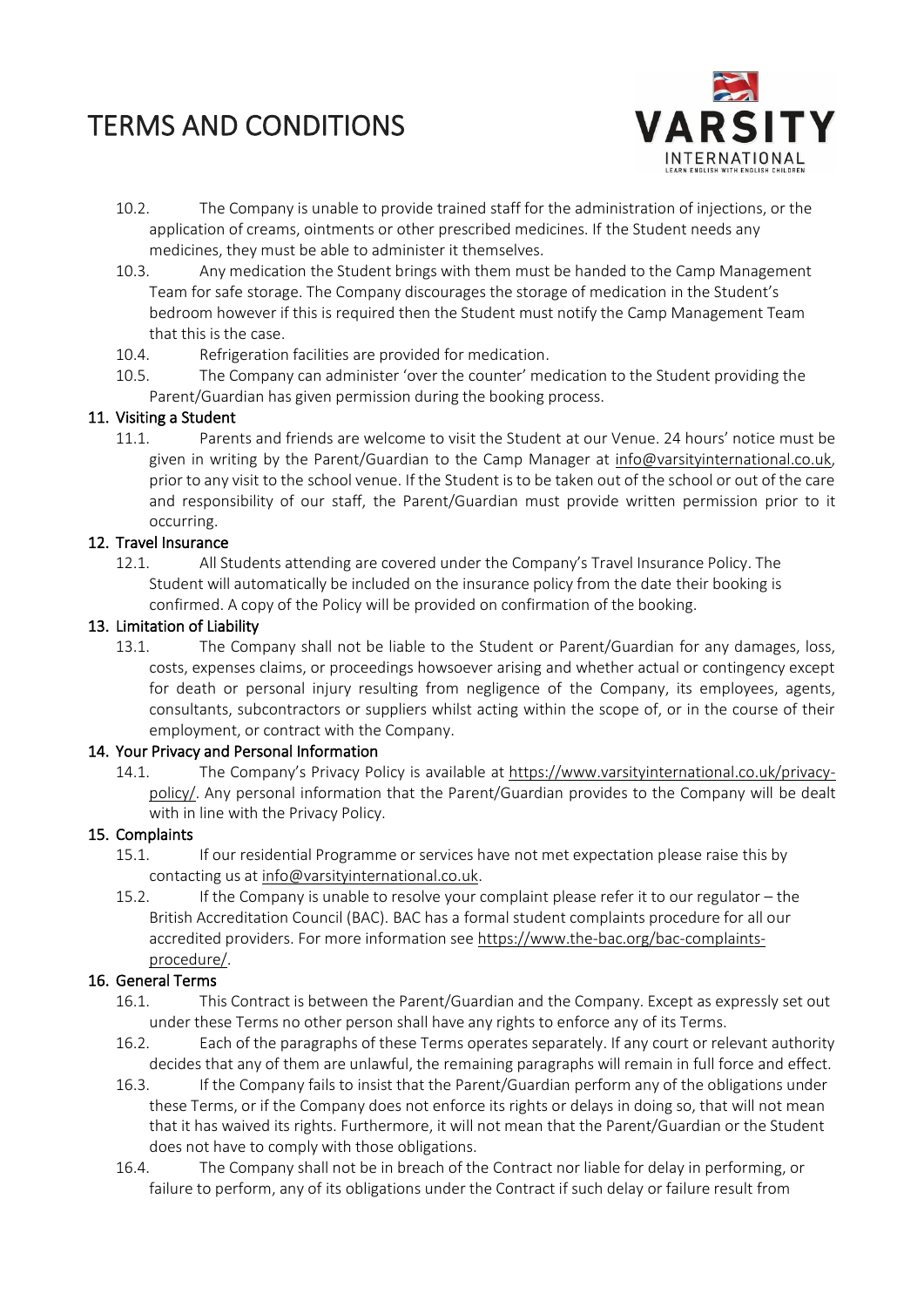

events, circumstances or causes beyond its reasonable control for example, natural disaster, outbreak of war or terrorist attacks.

### 17. GOVERNING LAW AND JURISDICTION

17.1. These Terms are governed by the laws of England and Wales. Both parties agree to submit to the non-exclusive jurisdiction of the English courts to determine any dispute in relation to these Terms.

## Section 2: Day Camp Programme Terms and Conditions

### Day Camps Bookings

Students, and their Parent/Guardian, are bound by the following terms and conditions upon making a day camp booking with the Company.

### 1. Booking

- 1.1. All booking must be made by the Parent/Guardian of the Student being booked onto the programme.
- 1.2. All refunds for a cancellation made by the Company or the Parent/Guardian are subject to the Cancellation terms outlined in clause 3.
- 1.3. A booking is made by completion of the online booking form.
- 1.4. A Student's place on a Programme is only confirmed when the full Fee has been received and confirmed by the Company by email.
- 1.5. The Company accepts and declines bookings at its absolute discretion.
- 1.6. It is the Parent/Guardian responsibility to check that details within these Terms and the details entered onto the booking form are complete and accurate. Any mistakes within the Terms or the booking form must be notified to the Company and any changes agreed in writing.
- 1.7. Parents/Guardians must wait to receive confirmation of the booking from the Company before making any travel arrangements. The Company cannot be held responsible for any incorrect travel or accommodation costs incurred if booked prior to the confirmation being sent.

#### 2. Programme Fees and Payments

- 2.1. The Fees payable for each Programme are published on the Company's website and may vary from time to time. Once a booking has been accepted the full Fee paid and a confirmation sent, no variation of these Terms shall be effective unless in writing and agreed by the Company.
- 2.2. When paying the Fees the Parent/Guardian must state the Booking Reference Number stated on the invoice attached to the Booking Acknowledgement Email. Failure to state the Booking Reference Number may delay confirmation of the booking whilst the payment is matched to the booking.
- 2.3. Fees are payable in British pounds (GBP).
- 2.4. The Fees must be paid to the Company within 48 hours of receiving the Booking Acknowledgement Email. Failure to pay the Fee within this time scale may result in the cancellation of the booking and loss of the place.
- 2.5. No Fee payment should be made to the Company until the Parent/Guardian has received the invoice which will be attached to the Booking Acknowledgement Email.
- 2.6. If for any reason the Company cancels or reject a booking, a refund of any Fees paid will be made within 14 days of cancellation or rejecting of the booking.
- 2.7. If the Fees are not paid in accordance with these Terms, the Student will not be entitled to start the programme and the booking may be cancelled.
- 2.8. Fees can be paid online via the Company's Flywire payment platform. This is the Company's recommended payment method and can accept credit card, debit card or local bank transfers. Payment can also be made via direct bank transfer to the Company's UK bank account, details of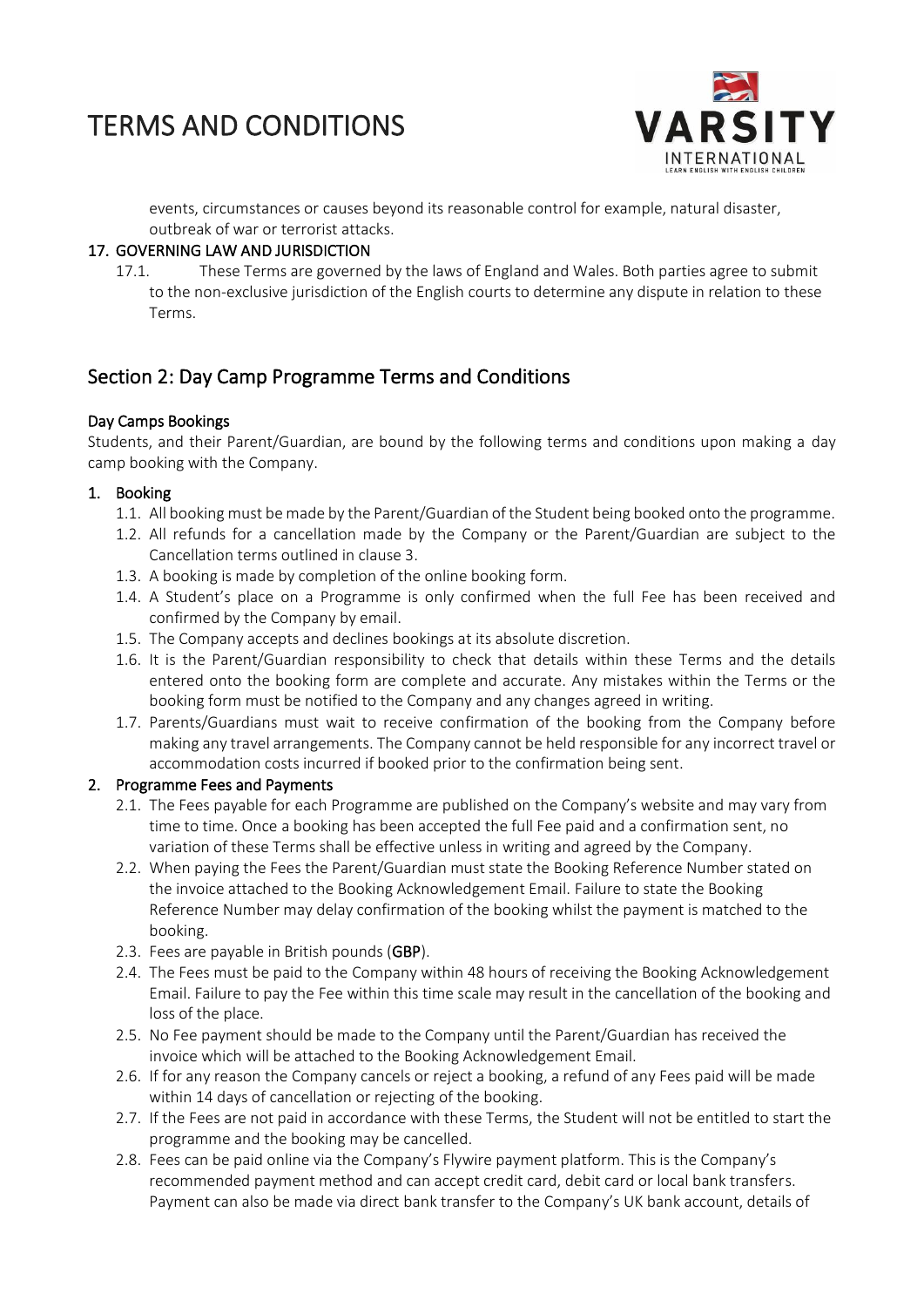

which are available on the invoice. If making a direct bank transfer, please be aware that the Company will look to recover (from the Parent/Guardian) any short payments due to currency exchange or banking fees prior to the Student's Arrival Date. Using Flywire avoids the risk of any short payments.

## 3. Cancellation Policy

- 3.1. Cancellation can only be made in writing by email (to [info@varsityinternational.co.uk\)](mailto:info@varsityinternational.co.uk) or by post (to Varsity International, Compass House, Farmoor Court, Farmoor, Oxford OX2 9LU) in legible English and it is the responsibility of the Parent/Guardian to confirm that the Company has received the correspondence.
- 3.2. Cancellation will be effective from the date it is received by the Company.
- 3.3. Cancellation on or before  $1<sup>st</sup>$  June 2020 there will be a refund of all Fees paid, minus a £50 administration fee per Student per week.
- 3.4. Cancellation between  $2^{nd}$  June 2020 and 30 days prior to the Arrival Date there will be a refund of all the Programme Fees minus £100 per Student per week administration fee.
- 3.5. Cancellation within 30 days of the Arrival Date there will be no refund, except in the case of valid visa refusal (see details below) or at the sole discretion of the Company. This is due to the Company having arranged the staffing and other aspects of the Programme for that Student in advance of their Arrival Date.
- 3.6. Where a booking is amended less than 30 days prior to or after the Arrival Date, there will be no refund for any missed elements of the Programme and there may be a further charge for the additional items.
- 3.7. Cancellation after the Arrival Date there will be no refund.
- 3.8. Notwithstanding the above, we may cancel a Programme no later than 10 Business Days before the Programme Start Date if there is low demand – in this case the Parent/Guardian will receive a refund of any Fees that have been paid. The Company may also cancel a booking if an event outside its control prevents the delivery of a Programme. In this case the Parent/Guardian will receive a refund of any Fees paid.

## 4. Visa & Visa Refusal

- 4.1. It is the Parent/Guardian responsibility to apply for any necessary visas that the Students requires to enter the UK. Furthermore, it is the Parent/Guardian responsibility to determine how far in advance the application for a visa must be submitted to allow enough time to obtain it, considering any delays caused by the issuing visa office. The Company strongly recommend applying for a visa as soon as possible.
- 4.2. If the visa application is refused and provided you inform us of this and we receive a valid visa refusal letter no later than 10 days prior to the Programme Start Date, a full refund of any Fees paid will be issued, less a £50 administration fee.
- 4.3. If the Student has not received their visa due to Embassy delays the Parent/Guardian must inform the Company 14 days prior to the Student's Arrival Date. If the Parent/Guardian can provide the Company with supporting evidence to show the delay, the Company will offer a full refund of any Fees paid, less a £50 administration fee. The Parent/Guardian can also request to defer the Student's place to the following year, which may be accepted only at the discretion of the Company. If accepted the Company will keep all Fees paid and hold it in credit for the following year.
- 4.4. We will not offer you a refund if you fail to inform us within this time frame or if the Student does not attend the Programme.
- 4.5. If you receive the visa after the Programme Start Date and the Student still wishes to attend, please contact us and let us know. We may be able to find a space for them on the programme but this is not guaranteed.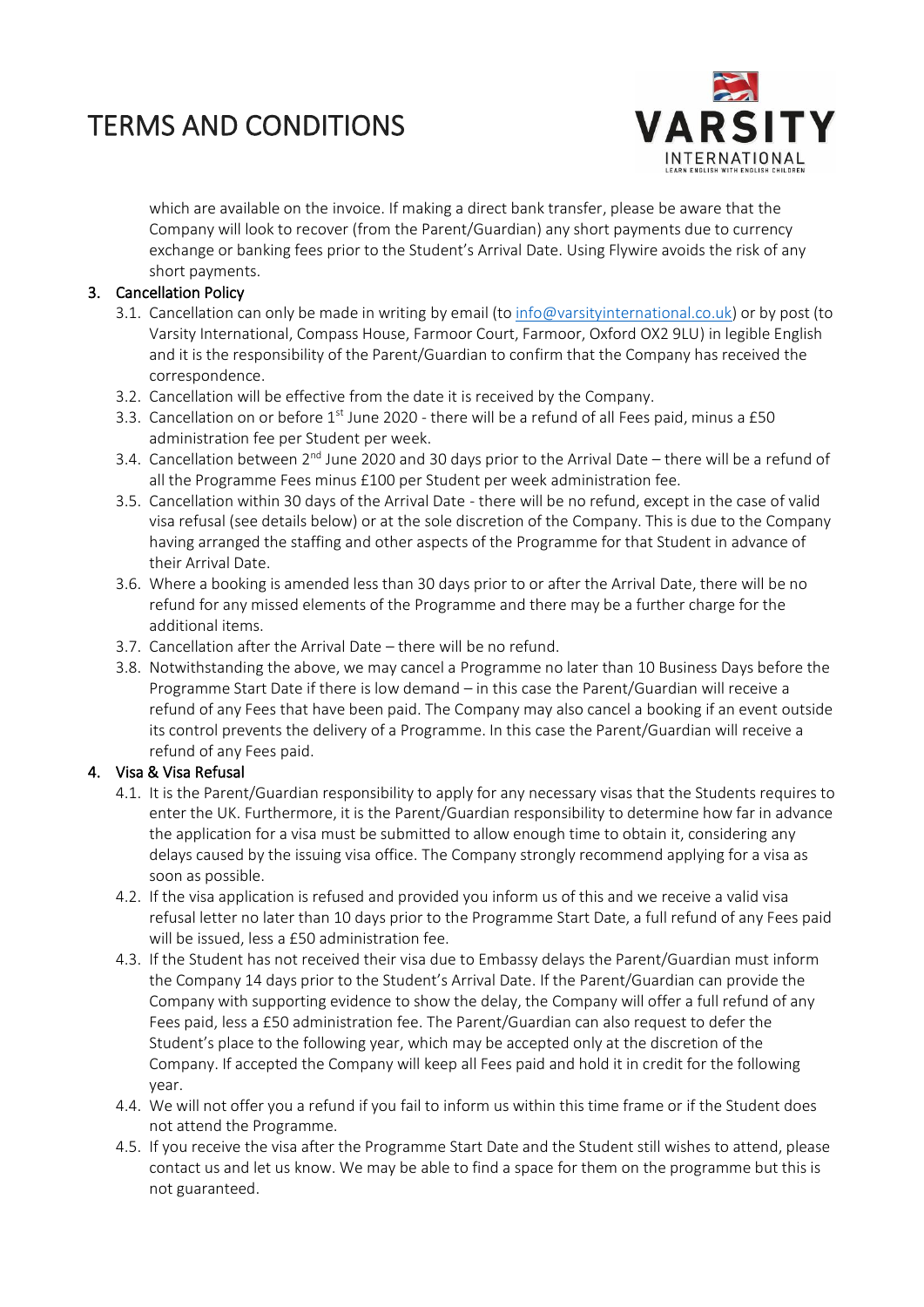

- 4.6. We will not offer a refund for a visa refusal or for a delay in the visa application where one or more of these criteria is not met:
	- 4.6.1.the visa application must be made with enough time prior to the arrival date to allow for the length of application time as indicated by UK Visas and Immigration (UKVI);
	- 4.6.2.all necessary documentation must be provided as indicated by UK Visas and Immigration (UKVI);
	- 4.6.3.you must be able to demonstrate that all necessary steps were taken to obtain the correct visa and that the application form submitted for the visa was correct and did not contain any material mistakes;
	- 4.6.4.you notify us, at least 10 days prior to the Programme Start Date that the Student has not received their visa.

#### 5. Ultimate Activity Camps

- 5.1. Our delivery partners, Ultimate Activity Camps deliver all aspects of camp that fall outside of the English teaching.
- 5.2. By agreeing to these Terms you also agree to the Ultimate Activity Camps Terms which can be found [here >.](https://www.ultimateactivity.co.uk/terms-and-conditions)

### 6. Third Party Services

- 6.1. All accommodation, campuses, cleaning and meals are provided by third party providers which are hired in advance of the Programme Start Date. The Company will use all reasonable endeavours to ensure that the facilities are suitable for the Programme and Students however the provision of the above are ultimately out of the Company control and the Company can give no guarantee as to the performance of the third parties.
- 6.2. Feedback on the facilities or meals provided must be given to the Company before the Programme Finish Date. Upon receiving the feedback, the Company will endeavour to work with the third party provider to address any shortcomings.

#### 7. Travel to the UK and once in the UK

7.1. It is the Parent/Guardian responsibility to make all arrangements to travel to the UK and cover all costs associated with travel. Once in the UK all travel arrangements and the costs associated with them are the responsibility to the Parent/Guardian including getting to and from the Camp Location each day.

#### 8. Accommodation

8.1. It is the Parent/Guardian's responsibility to make all accommodation arrangements for the Student and any adults accompanying them to the UK.

## 9. Camp Days and Hours

9.1. Camp is open from Monday – Friday with activities/lessons running between 08.00 – 18.00.

## 10. Camp Location

10.1. The address of each School venue can be found at [here >](https://www.varsityinternational.co.uk/locations/non-residential/) 

## 11. Food

- 11.1. The Company does not provide any food as part of the programme.
- 11.2. It is the responsibility of the Parent/Guardian to provide the Student with a packed lunch each day. This packed lunch MUST NOT CONTAIN ANY SORT OF NUT or require any sort of preparation or heating. Please check packaging carefully to ensure the items does not contain traces of nuts or has them as a minor ingredient.

#### 12. Important information regarding collecting students from camp

12.1. The safety of the students is our primary concern, and as such we must ensure that only authorised adults collect them each day. In order to collect the Student, the adult MUST produce their UAC Collection Number, sent to the Parent/Guardian prior to the summer. This number is the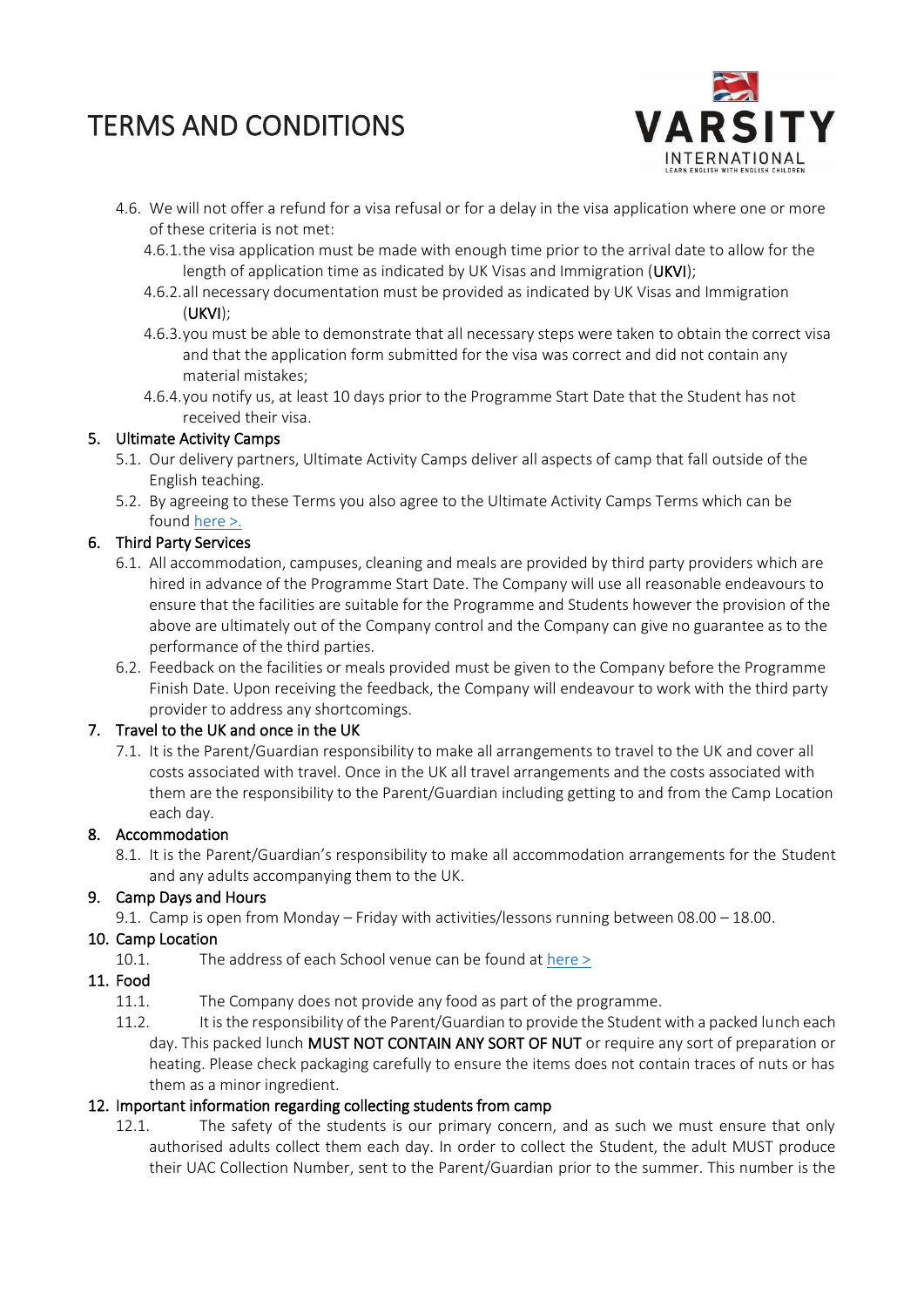

collection password between the camp staff and authorised adults. The Parents/Guardians should be prepared to be asked for this number every time they collect the student.

#### 13. Promotional Materials

- 13.1. Photos, videos and other marketing material will be gathered during the summer. The Parent/Guardian will be asked to give permission for the Company and its delivery partner Ultimate Activity Camps to gather material which may be include within, but not limited to, brochures, posters, newsletters, social media and marketing campaigns.
- 13.2. Parent/Guardian can give permission by filling in the relevant section of the booking form at the time or booking. Without this permission we will not take any photos or video of the Student. Permission can be revoked at any time by emailing the request to [info@varsityinternational.co.uk.](mailto:info@varsityinternational.co.uk)

### 14. Travel Insurance

14.1. It is the responsibility of the Parent/Guardian to ensure they have adequate travel insurance for the Student and accompanying adults.

#### 15. Health and Safety

- 15.1. It is the responsibility of the Parent/Guardian to inform the Company at the time of booking of any pre-existing medical, physical or behavioural conditions, or medication requirements. The Company can make provision for the Student's specific needs. If this information is not provided, the Company reserve the right to exclude the student from some or all activities.
- 15.2. Appropriate First Aid will be administered to the Student in the event of an accident or illness while under the Company's care. If the accident or illness is more serious, the Company will call the emergency services and will immediately inform the Parents/Guardian using the numbers provided during the booking process. The Company and Ultimate Activity Camps have comprehensive procedures for major accidents that all staff are trained in.

#### 16. Student's Personal Belongings

16.1. The Company shall not be held responsible for any loss or damage to personal belongings. If the Student brings valuable items such as electronic devices it is the responsibility of the Parent/Guardian to take out appropriate insurance to cover these.

## 17. Damage to Property

17.1. All damage to the School or the Company's property, equipment or rooms will be charged to the Student with payment required before the Student's departure from the course.

## 18. Student Exclusion

- 18.1. The Company reserves the right to exclude any student for any reason, including but not limited to:
	- 18.1.1. wilful damage to school property, equipment or other students' property
	- 18.1.2. physical violence towards other students or staff
	- 18.1.3. verbal comments or discrimination about another student's ethnic or racial background 18.1.4. theft
- 18.2. Refunds will not be offered for remaining days if the Student is excluded. No refund will be made for days missed and no compensation will be made for any other costs or losses incurred as a result.

## 19. Limitation of Liability

19.1. The Company shall not be liable to the Student or Parent/Guardian for any damages, loss, costs, expenses claims, or proceedings howsoever arising and whether actual or contingency except for death or personal injury resulting from negligence of the Company, its employees, agents, consultants, subcontractors or suppliers whilst acting within the scope of, or in the course of their employment, or contract with the Company.

#### 20. Your Privacy and Personal Information